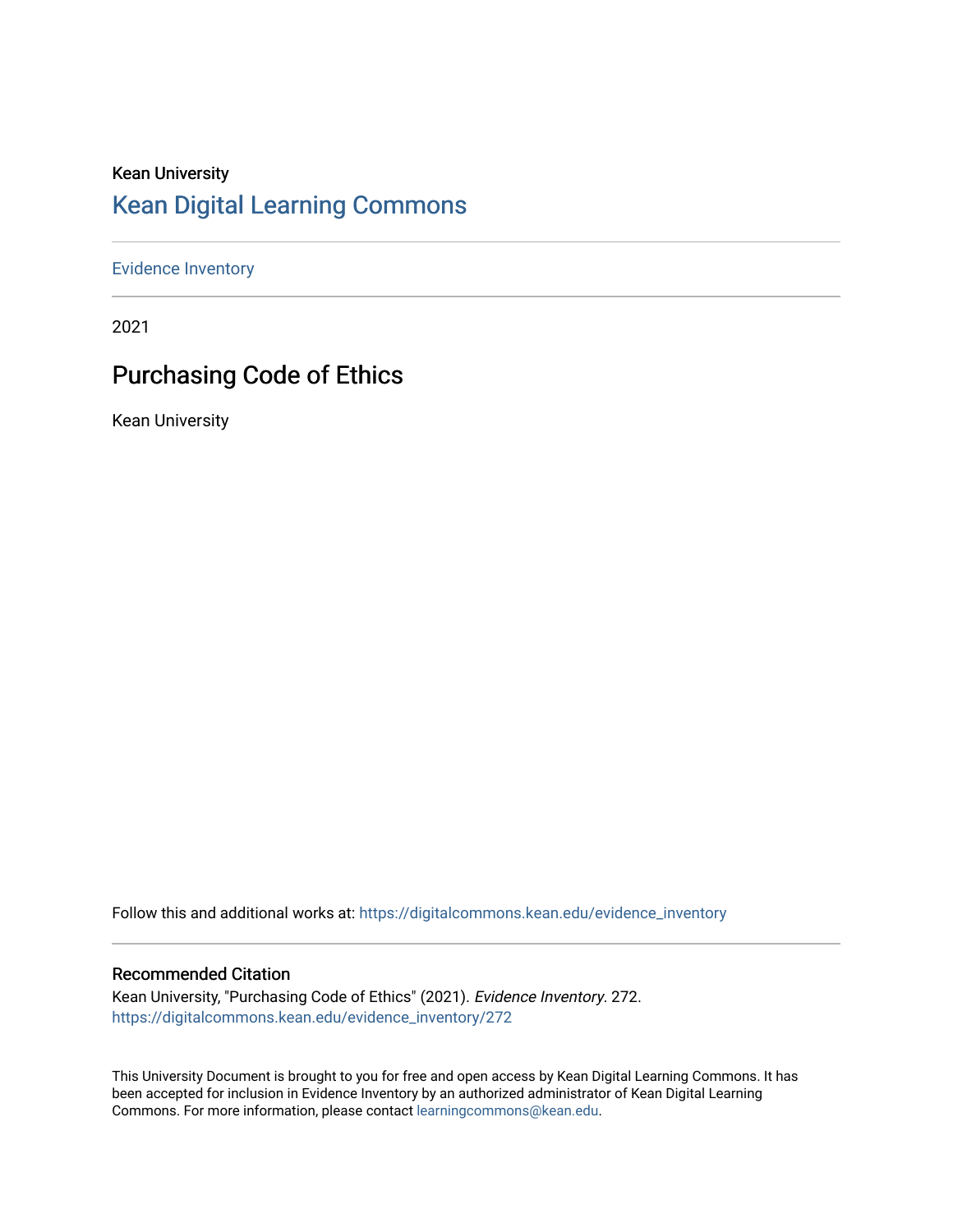# Purchasing Code of Ethics

### Abstract

Kean University Procurement and Business Services also has a Code of Ethics, which guides procurement employees in decisions, procedures and code of conduct for transacting business with vendors.

### Keywords

Standard II, Ethics, Employees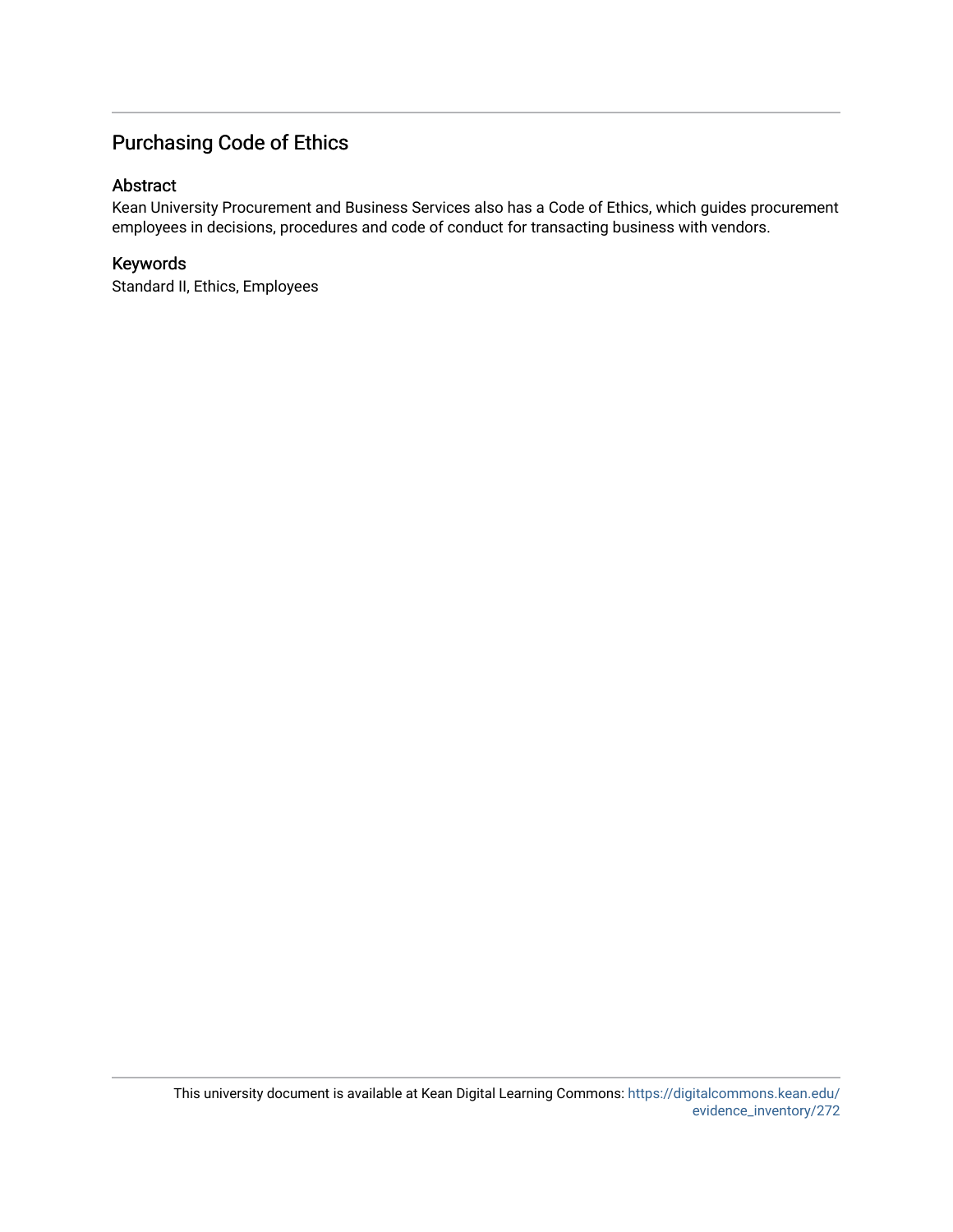## Kean University - Code of Ethics University Purchasing -

### **1. Ethics**

Acting in a manner to obtain the public's trust.

- Act and conduct business with honesty and integrity, avoiding even the appearance of impropriety.
- Maintain consistency in all processes and actions of Purchasing.
- Meet the ethical standards of a purchasing professionalk.

### **2**. **Professionalism**

Upholding high standards of job performance and ethical behavior

- Be led by those with education, experience, and professional certification in public procurement.
- Continually contribute value to the organization.
- Continually develop as a professional through education, mentorship, innovation, and partnerships.
- Develop, support, and promote the highest-professional standards in order to serve the public good.
- Seek continuous improvement through on-going training, education, and skill enhancement.

### **3. Accountability**

Taking ownership and being responsible to the public for actions essential to preserve the public trust and protect the public interest.

- Apply sound business judgment.
- Be knowledgeable of and abide by all applicable laws and regulations.
- Be responsible stewards of public funds.
- Maximize competition to the greatest extent practicable.
- Practice due diligence.
- Promote effective, economic, and efficient acquisition.

### **4. Impartiality**

Unbiased decision-making and action…essential to ensure fairness for the public good.

- Be open, fair, impartial, and non-discriminatory in all processes.
- Treat suppliers equitably, without discrimination, and without imposing unnecessary constraints on the competitive market.
- Use sound professional judgment within established legal frameworks to balance competing interests.